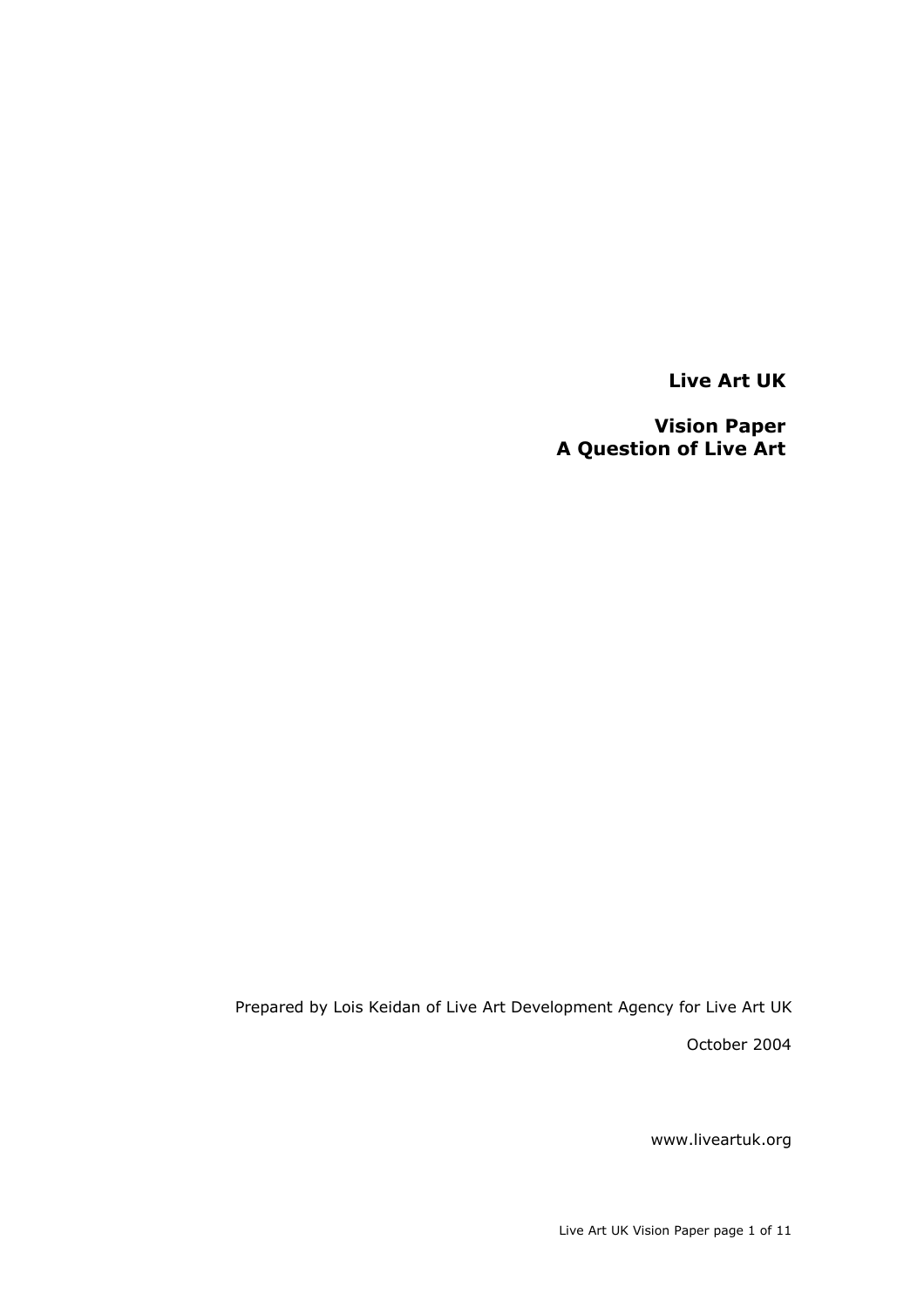# **Live Art - a question of form**

#### *A light comes on and something happens.* Franko B

Live Art is now recognised as one of the most vital and influential of creative spaces in the UK. Live Art is a research engine, driven by artists who are working across forms, contexts and spaces to open up new artistic models, new languages for the representation of ideas and new strategies for intervening in the public sphere.

Evolving from experiments within 'live' practices by a range of artists in the  $20<sup>th</sup>$ century, and particularly the Performance Art methodologies of visual artists, Live Art in the  $21<sup>st</sup>$  century is an ever expanding field that spans time based installation at one extreme and the limits of the theatrical at the other. In between, it touches upon the edges of dance, film and video, performance writing, socio-political activism and the emerging languages of the digital age.

From body based sculptures by Franko B to theatrical enquiries by Forced Entertainment, choreographic experiments by La Ribot, virtual interactions by Blast Theory, sensory journeys by motiroti, geo-political interventions by Platform, sci-art investigations by Kira O'Reilly, sonic experiments by Ultr, club based events by OMSK, and location specific performances by Curious International, questions about the nature, role and experience of art that is 'live' are being asked by a diverse range of practitioners in exciting, urgent and challenging ways.

The term Live Art is not a description of a singular artform or discipline, but a cultural strategy to include experimental processes and practices that might otherwise be excluded from established curatorial, cultural and critical frameworks. Live Art is a strategy to embrace ways of working that do not sit easily within received structures and boundaries, and to empower artists who chose to operate across, in between and at the edges of more traditional artistic forms.

To talk about Live Art is to talk about art that is alive, active and ephemeral, art that is interested in the potential of the body and the possibilities of space and of time; art that invests in ideas of process, presence and experience as much as the production of objects or things; art that wants to test the limits of the possible and the permissible; and art that seeks to be alert and responsive to its contexts, sites and audiences.

Live Art suggests that the cultural values and expectations we place on contemporary practices should not be determined by a reverence to form but by the pursuit of new ideas and new experiences.

#### **Live Art UK aims to promote the concept and the practice of Live Art by:**

**Developing commissioning, curatorial and contextualising initiatives reflecting the diverse range of practices and approaches represented within the Live Art field.**

**Enhancing the presence and profile of Live Art through dialogues, partnerships and collaborations with UK and international presenters and organisations working at the edges of a range of disciplines.**

**Furthering the critical and popular profile of Live Art through the development of critical discourses within specialised arts publications and through an increased awareness of Live Art practices and events within other cultural media.**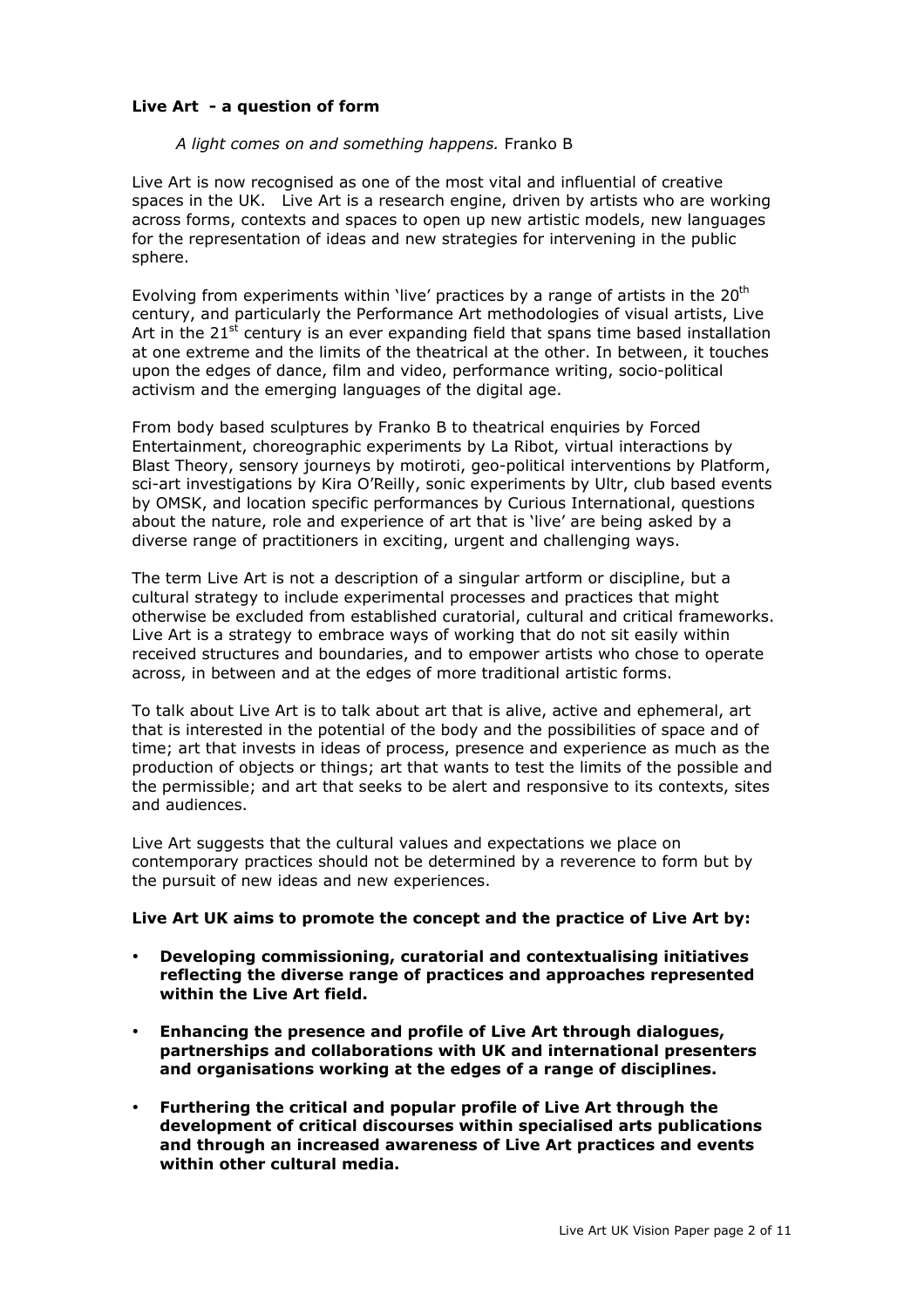#### **Live Art – a question of artists**

*Live Art offers a haven to artists whose work does not comply with the strictures of traditional designations.* Joshua Sofaer

Influenced by early Performance Artist methodologies where visual artists turned to the body as the site and material of their art, a diverse range of contemporary practitioners continue to be excited by the possibilities of the artist as subject and object and the potency of the 'live' event.

From sculptors and painters, to theatre makers, choreographers and video artists, a gene pool of artists are testing the limits of their practices, crossing each others paths, blurring each others edges and, in the process, opening up new creative forms and new ways of activating audiences.

Live Art is a framing device for a catalogue of approaches to questions of 'liveness' being asked by artists whose work is rooted in a broad church of disciplines but who do want to be held in any cultural boundary or place.

Live Art offers a space in which artists can take formal and conceptual risks, create a context to look at different mediums of expression and new sites for art, explore ideas of process, presence and endurance, and investigate relationships with an audience.

For many artists Live Art is a generative force: to destroy pretence, to create sensory immersion, to shock, to break apart traditions of representation, to open different kinds of engagement with meaning.

Live Art practices have constructed new strategies for the expression of identities beyond the old distinctions of ethnicity, gender and sexuality. For artists negotiating the representation of cultural identity and diversity, Live Art has offered new languages to rewrite dominant postcolonial narratives and sites to embody the lived realities of cultural difference. Artists such as motiroti approach Live Art as a space to break apart genres, cultures and politics; a space to embody experiences and problematise signifiers of difference; and a space for audiences to contemplate their own relationship with 'the Other'.

Artists like Aaron Williamson, whose practice is informed by his deafness, often draw on their physical difference in performance to challenge perceptions and expectations of the body. Bobby Baker employs the performance of everyday domestic tasks, to reveal the hidden depths beneath the seemingly mundane and prosaic and make art that speaks of real lives and lived experiences that are all too often negated and neglected.

For many women, gay, culturally diverse and disabled artists, marginalised within the dominant culture, Live Art has proved to be a potent site, where the disenfranchised and disembodied become visible, where the politics of difference are contested, where complexity is confronted and different ways of being in the world are illuminated.

Live Art breaks the rules about who is making art, how they are making it, where they are making it, and who they are making it for.

With its capacity to shock and subvert traditions of representation, it is no surprise that Live Art practices are embraced by students and younger artists developing their own creative vocabularies and out to change the world. Many high profile, pioneering artists of our times, including the film maker Mike Figgis, opera/theatre director Neil Bartlett, television director Anne Griffin, sculptor Mona Hatoum, and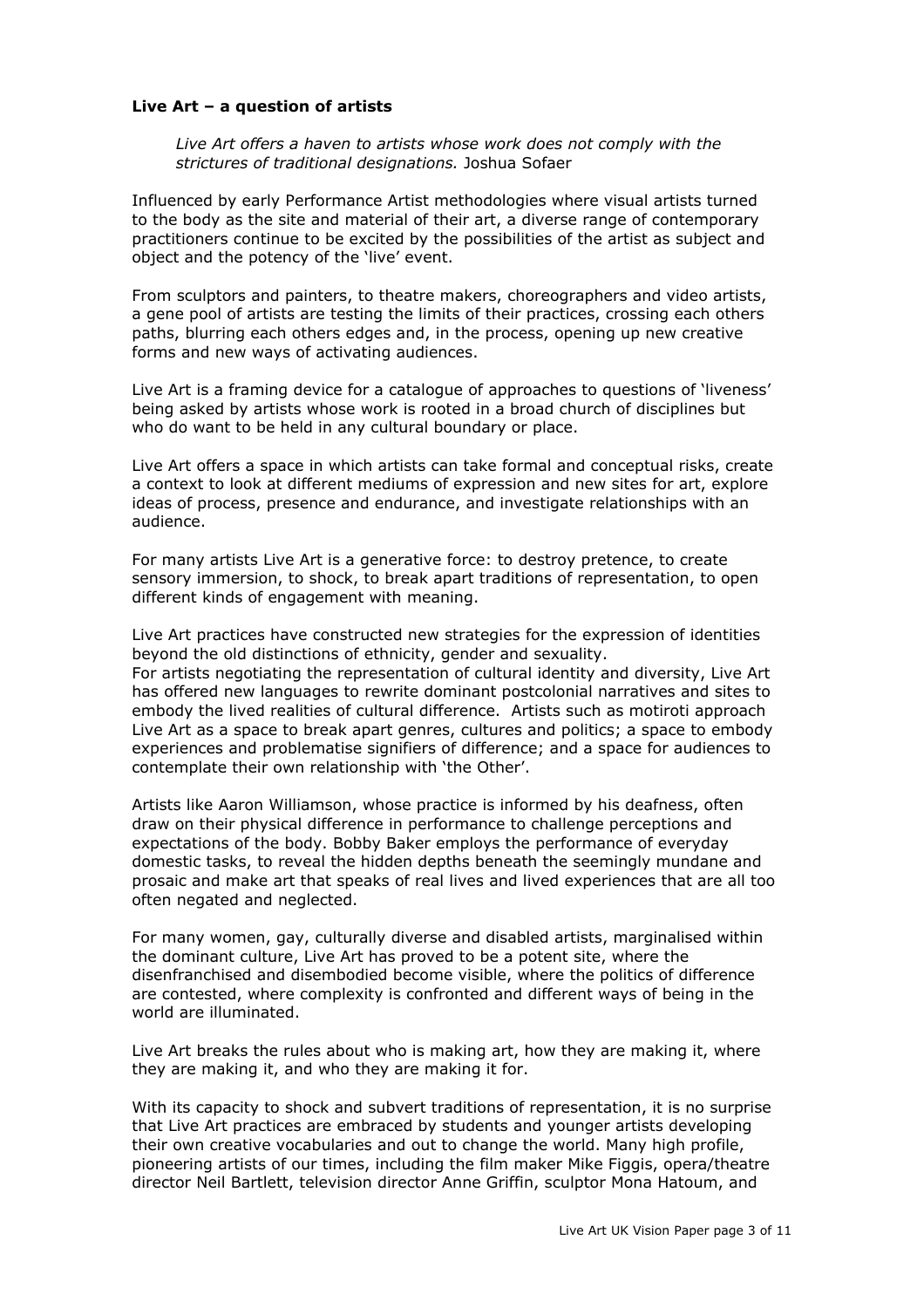musician Babybird, have tested new ideas and approaches and cultivated their practices within the 'safe spaces' of experimental performance.

But Live Art is not the preserve of the young. Some artists move in and out of the field throughout their careers alongside their work in painting, sculpture, theatre, writing and film making, whilst for many others, including Anne Bean, Stuart Brisley, Ian Breakwell and David Medalla, Live Art is a lifelong practice.

Live Art raise a number of issues in relation to appropriate support structures for the development of practices and practitioners. The fluid and exploratory nature of Live Art means that there are few career paths or signposts for artists to follow; that traditional approaches to training, research or professional development are often inappropriate; that most institutional frameworks are unable to support itinerant, cross platform approaches; that critical discourses are marginalised; and that its practices and practitioners are often relegated to the sidelines of official culture.

To be effectively nurtured and sustained, Live Art practices and practitioners demand different models and new ways of working - specialised approaches to artistic and professional development; informed curatorial, contextual and critical frameworks; and stable support structures that respond to the different needs of different artists at different stages of their practice.

#### **Live Art UK aims to support artists working in the Live Art field by:**

**Developing a more stable and cohesive national infrastructure for the diverse range of practices and practitioners represented within Live Art.**

**Providing 'cradle to grave' support for artists by facilitating platforms and other appropriate contexts for graduates and emergent artists, and initiating commissioning and curatorial contexts that are representative and responsive to the diverse practices of mature artists.**

**Supporting the artistic and professional development of emergent and established artists through the provision of specialised resources and informed networking, training, mentoring, contextualising, archiving and IAG (Information, Advice and Guidance) initiatives that meet the needs of artists at all stages of their development.**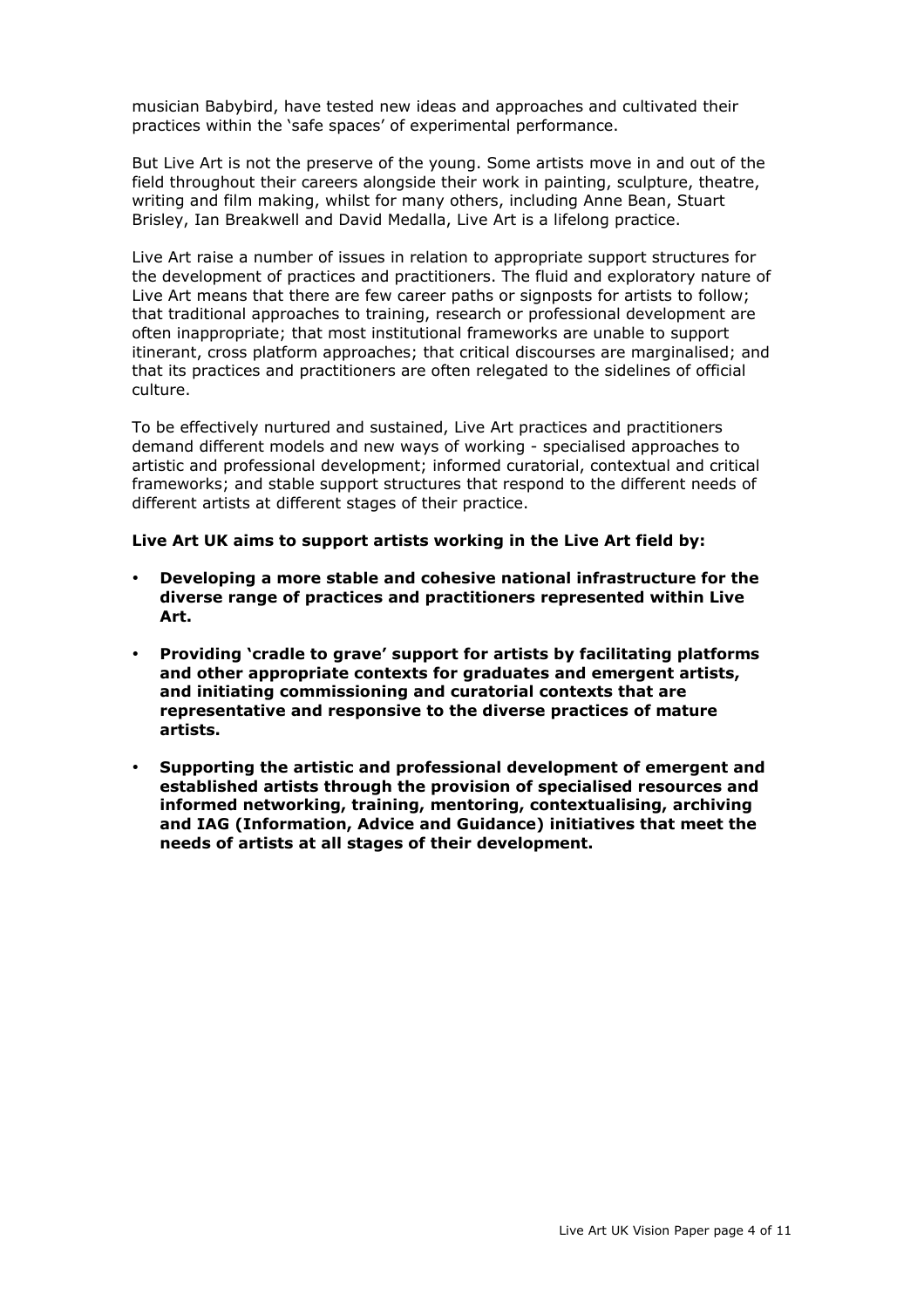## **Live Art – a question of audiences**

*At a time when we're dwarfed by corporations, celebrities and politicians, its no surprise there's an increasing appetite for intimate, interactive experiences.* Kate Stratton, Time Out

By occupying diverse forms and sites Live Art practices have proved to be especially equipped to meet the complexity and sophistication of contemporary audiences' values, identities and expectations.

Live Art questions assumptions and defies expectations about who an audience can be, what they might be interested in, and the means by which they can be addressed.

Live Art has not one audience, but many. Some may experience Live Art as an action in a gallery, others as a performance in a theatre, an occurrence in an unexpected location or a process in which they become involved. There are others who may not be aware that what they are experiencing is Art with a capital A or that they are an audience in any conventional sense of the word. Live Art practices are concerned with all kinds of interventions in the public sphere and all kinds of encounters with an audience.

The audience for Blast Theory's new media based Can You See Me Now? included many young online gamers who were engaging with a work of art as they knew how and not by sitting in the National Theatre or visiting the National Gallery. With Jyll Bradley's floral celebration Fragrant, some came because it was an art event and others to see displays of flower arranging, and in the process received distinctions between popular and restricted culture were rendered meaningless.

The economies of Live Art span an extremities of scales: from the intimacy of a one to one artist-audience encounter in works such as Oreet Ashery's Say Cheese, to the civic spectacle of large scale performance events like Station House Opera's The Salisbury Proverbs and the mass participation of virtual audiences in Completely Naked's Skin/Strip.

There is no subject too great or small, or question too awkward for Live Art to address. From the limits of the material body in performances by Franko B to the minutiae of women's daily lives in the work of Bobby Baker or the political activism of Mad For Real, Live Art is a context in which all manner of ideas about the world around us are not only imagined but embodied and activated in the presence of an audience.

Live Art can provoke, entertain, disturb, seduce, enrage, amuse, repulse, challenge, unsettle, confront, confuse or enrich its audiences, sometimes all at the same time. Live Art can empower audiences who have been neglected or marginalised within the cultural mainstream. For some Live Art might be a place to reflect on their own attitudes, fears and desires. For others it might be a process in which their own lives are made visible, often for the first time.

Live Art offers audiences raw, intimate and immersive experiences, often disrupting distinctions between spectator and participant. Live Art asks us what it means to be here, now. In the simultaneity and interactivity of a media saturated society, Live Art invests in ideas of immediacy and reality: creating spaces to explore the experience of things, the ambiguities of meaning and the responsibilities of individual agency.

Live Art is alert to its audiences and to the conditions of the contemporary. In response Live Art practices and approaches are eagerly pursued by those who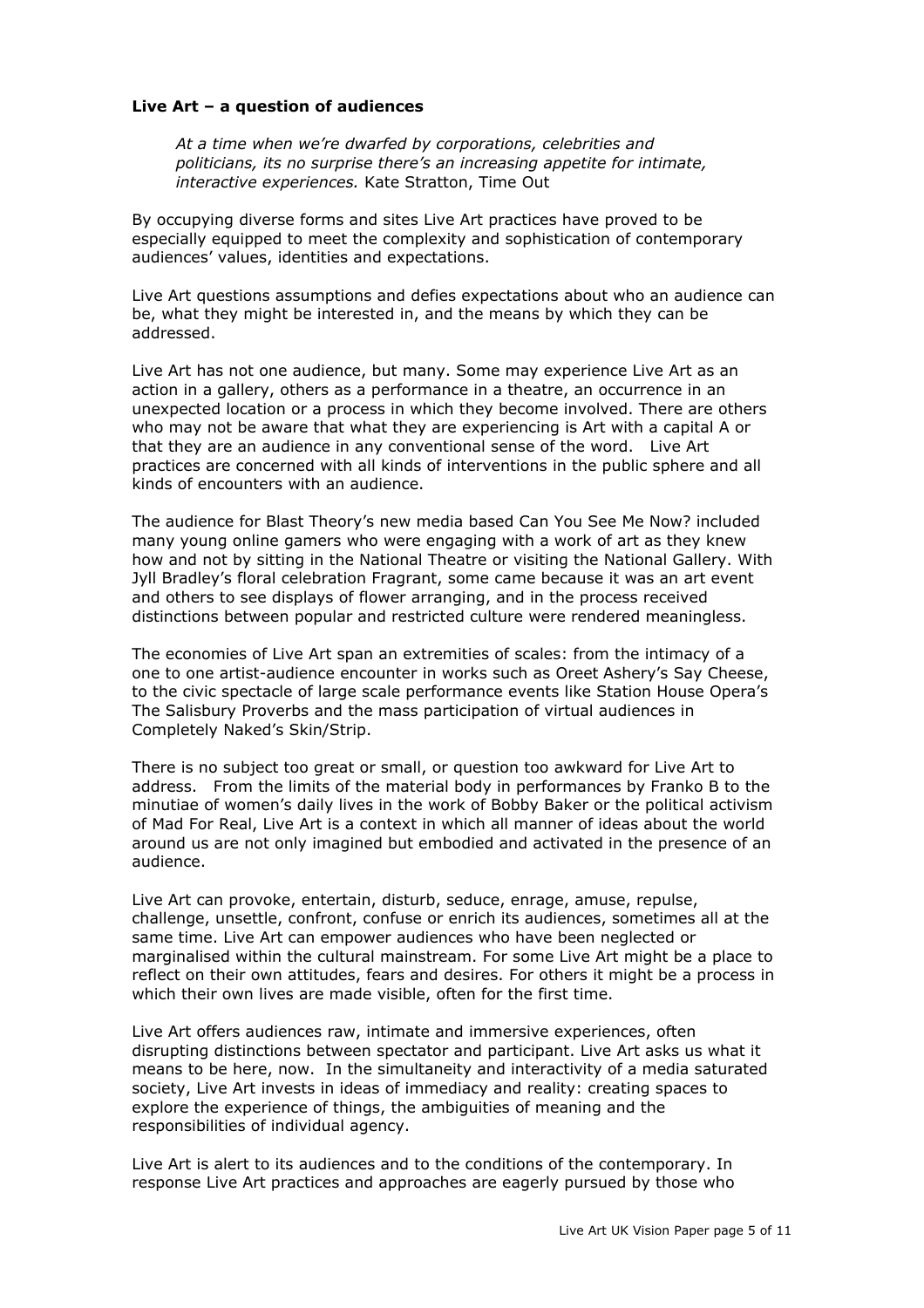embrace risk, difference and doubt and want their art to be provocative not decorative, immediate not mediated and questioning rather than authoritative.

# **Live Art UK aims to further audiences for Live Art by:**

**Developing curatorial, promotional and distribution models grounded in a commitment to audience development.**

**Developing strategies to enhance and extend critical and popular awareness of the concept and practice of Live Art.**

**Developing curatorial and promotional partnerships with UK and international presenters and organisations working across a range of disciplines.**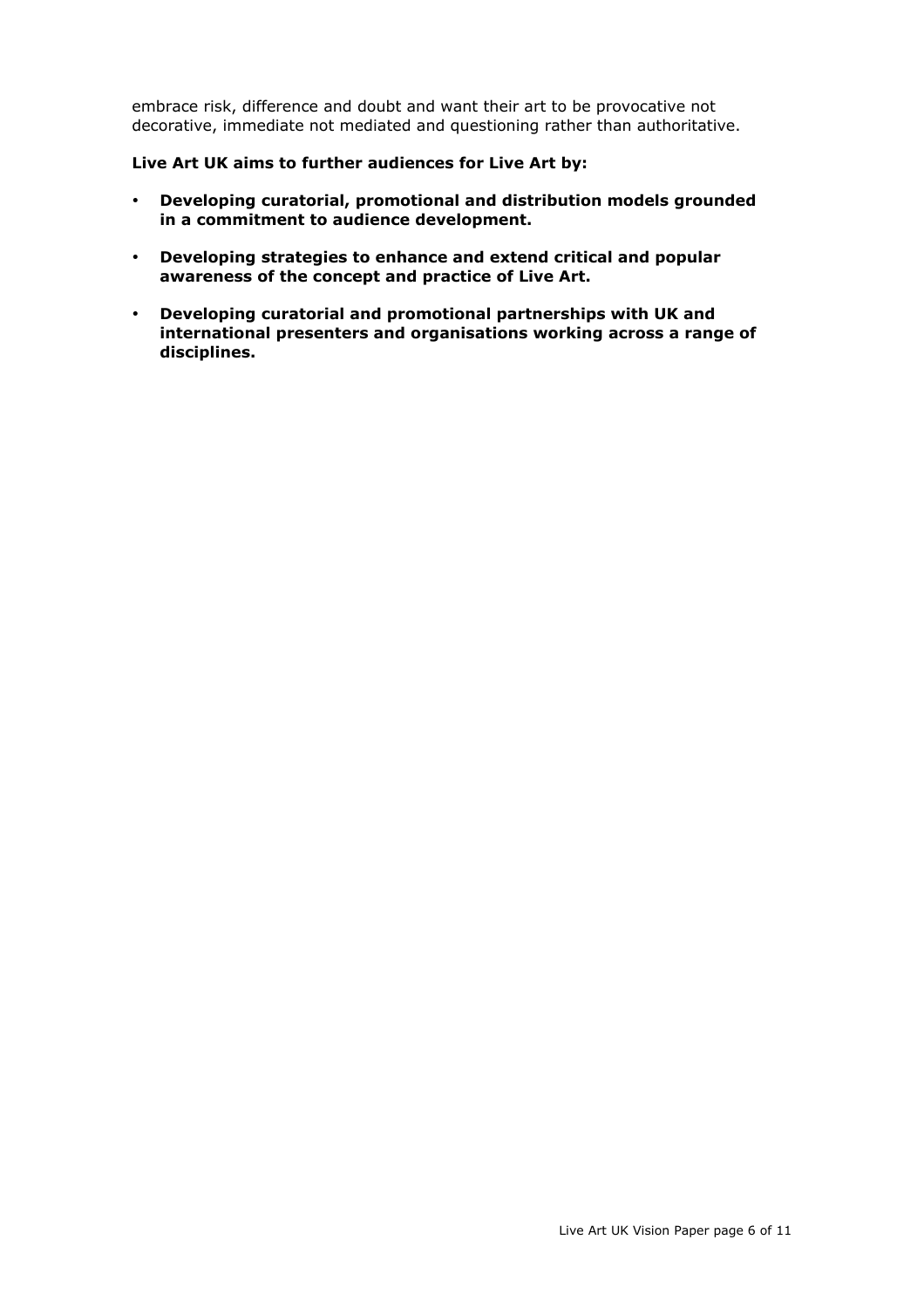## **Live Art – a question of presentation**

*Traditional buildings that present the arts will have to adapt to demands both from artists and audiences to rewrite their spaces.* Robert Hewison, Towards 2010: New Times, New Challenges For The Arts.

The diverse, itinerant and volatile nature of Live Art practices and approaches raises a number of issues in relation to questions of presentation.

Live Art occupies not one site or circumstance but many: from the institutional to artist led interventions; from actions in galleries and performances in theatres, to artists working outside of the constraints of official culture, within civic or social spheres, in challenging and unexpected sites, or at the points where live and mediated cultures converge.

The new media based practices of artists such as Blast Theory, the locationspecific work of Rona Lee, the socially engaged interventions of Pope & Guthrie, and the political activism of John Jordan all expand the formal and cultural frameworks art is understood to occupy and pose exciting challenges as to how such practices are framed and promoted.

Many Live Art practices and approaches set out to problematise issues of presentation and representation in their form or siting; often disrupting convention, resisting institutionalisation or inviting institutions to consider how to negotiate the conditions of a 24 hour theatre piece, a gallery based performance, a location specific event, a one on one encounter, or a work that only exists in media streams.

The spectrum of Live Art artists and approaches, and the changing expectations and experiences of artists throughout the development of their practice, asks for an infrastructure that can offer different levels of investment in the concept and practice of Live Art and different degrees of engagement with risk: from Live Art programmers, networks and agencies specialising in the development of artistic support structures, to a wider, complex web of presenters for whom Live Art contributes to a broader gallery, theatre, festival or community programme.

At one end of the spectrum the experimental and experiential nature of Live Art needs safe contexts where new artists and new ideas can be incubated and where notions of risk are paramount; contexts such as the National Review of Live Art or Arnolfini's Breathing Space. At the other Live Art has energised, and opened up new possibilities within, some of the UK's major institutions through initiatives such as Live Culture at Tate Modern, Duckie's C'est Barbican and Shunt's collaboration with the National Theatre.

Live Art spans theatre, gallery and new media work suited to more conventional models of touring and cultural circulation, to practices and approaches that are not intended to be 'commodified' or reproduced. Much Live Art is conceived or commissioned in response to the specifics of given contexts, sites or audiences and not necessarily for distribution in any received sense.

Live Art cannot be held in any cultural boundary or place, but belongs to many: from touring productions to location based events, from performances at Tate Modern and the Barbican, to domestic occasions, citywide treasure hunts, interventions into the landscape and frontline activism. Contemporary artists' interest in all kinds of interventions in public life, in occupying the edges as much as the centre, and in having different kinds of conversations with an audience, all contribute to Live Art's increasingly pervasive presence on the cultural landscape.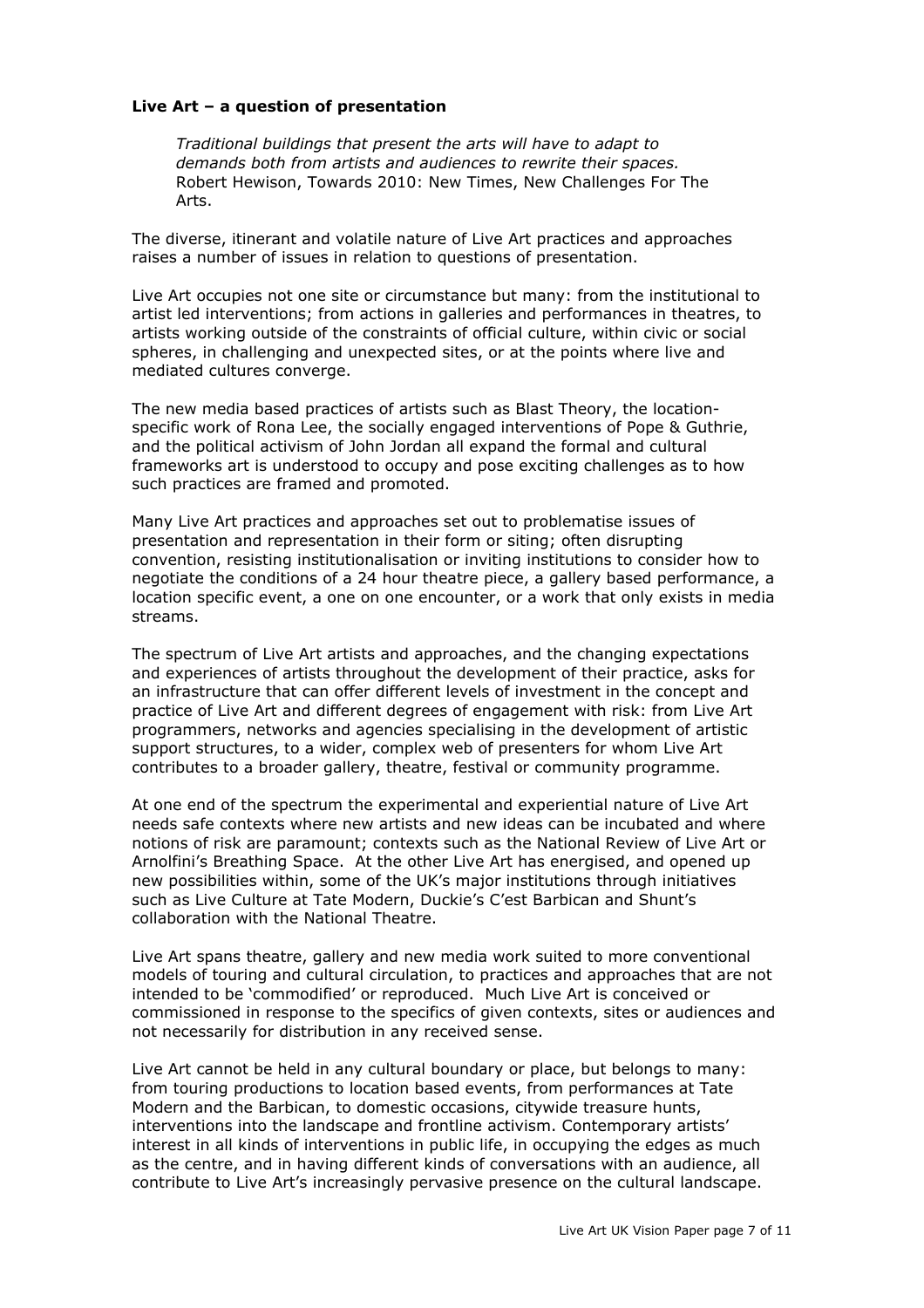Live Art suggests ways that artists and presenters alike can explore new approaches to the representation of art and ideas and new ways of engaging with audiences.

## **Live Art UK aims to further the presentation of Live Art by:**

**Developing dialogues and partnerships with Live Art presenters across the spectrum.**

**Developing networks that facilitate exchange of information, sharing of resources and development of audiences across the spectrum of Live Art promoters.**

**Developing training schemes and traineeships for promoters.**

**Developing commissioning and touring models that respond to the diverse nature of Live Art practices and audiences.**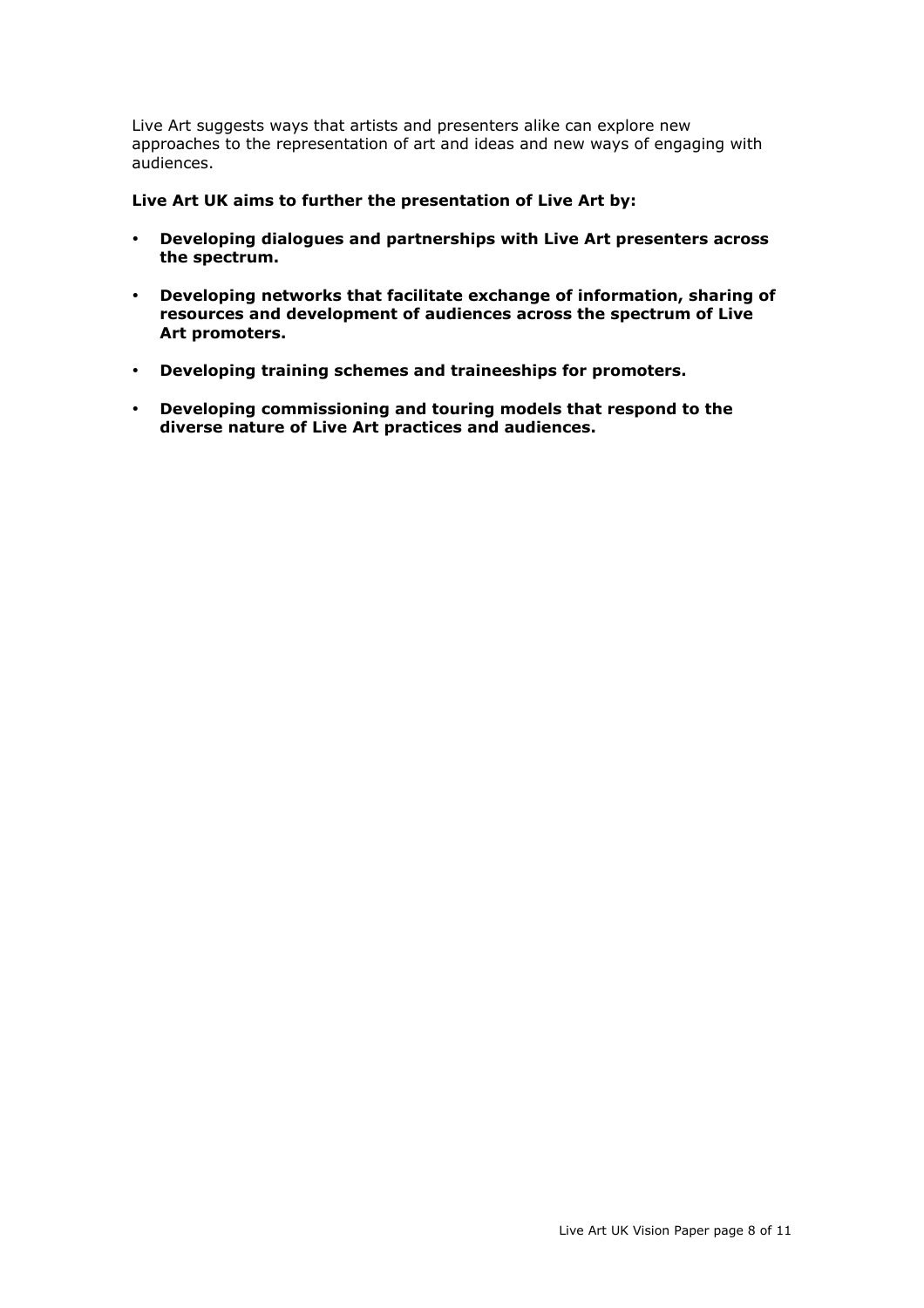# **Live Art – a question of policy**

*One of the roles of art is to break down borders between different forms, styles and modes of expression.* Peter Hewitt, Beyond Boundaries

Live Art cannot be placed within any singular history, be seen through a disciplinary lens, or be held in any cultural boundary or place. As such Live Art presents a challenge to questions of cultural policy and provision. But it is a challenge that is essential for a healthy culture, and a vibrant cultural policy, to address.

From Forced Entertainment's work across theatre, film and installation (often at the same time), to Barby Asante's subversion of socially engaged practices in projects such as Journey To The East, Live Art erodes artform borders and disrupts cultural models. An erratic and ungainly body that is impossible to define and difficult to accommodate, Live Art is, in many ways, an unruly anomaly that does not fit within received cultural structures and strictures.

But Live Art is synonymous with questions of innovation, of risk and of 'boundary breaking': in charting the territories where new ideas are forged and new ways of being in the world are imagined.

Live Art keeps us alert to our expectations and responsibilities to questions of form, of place, of audience and of cultural value. Live Art explodes conventional aesthetics, foregrounds concepts of interdisciplinarity, and convergence, and erodes distinctions between restricted and popular culture. Live Art questions assumptions about who our audiences are, where they can be found, and how they can be engaged.

The processes and practices of Live Art have been critical to the resurgence of interest in experiential and performative practices and to the adhoc, tactical and itinerant aesthetics of so many contemporary visual artists. Live Art practices continue to influence artists working outside of galleries, theatres and institutions, within civic and social spheres and at the points where live and mediated cultures converge.

Live Art is on the frontline of enquiries into what our culture is and where it is located, who our artists can be and how they are nurtured, what an audience can be and how they can be addressed. The question of how our cultural policies locate and invest in the itinerant and volatile practices signified by Live Art has never been more vital.

## **Live Art UK aims to inform policy and provision for Live Art by:**

**Serving as a collective voice for the concept and practice of Live Art at local, regional, national and international levels.**

**Working in dialogue and partnership with ACE Visual Arts Department on the implementation of a national Live Art policy and the development of strategic initiatives that respond to the needs of the Live Art field.**

**Working in dialogue and partnership with other Arts Council artform and policy departments.**

**Lobbying for a consistency of policy and provision for Live Art within Arts Council England's regional offices.**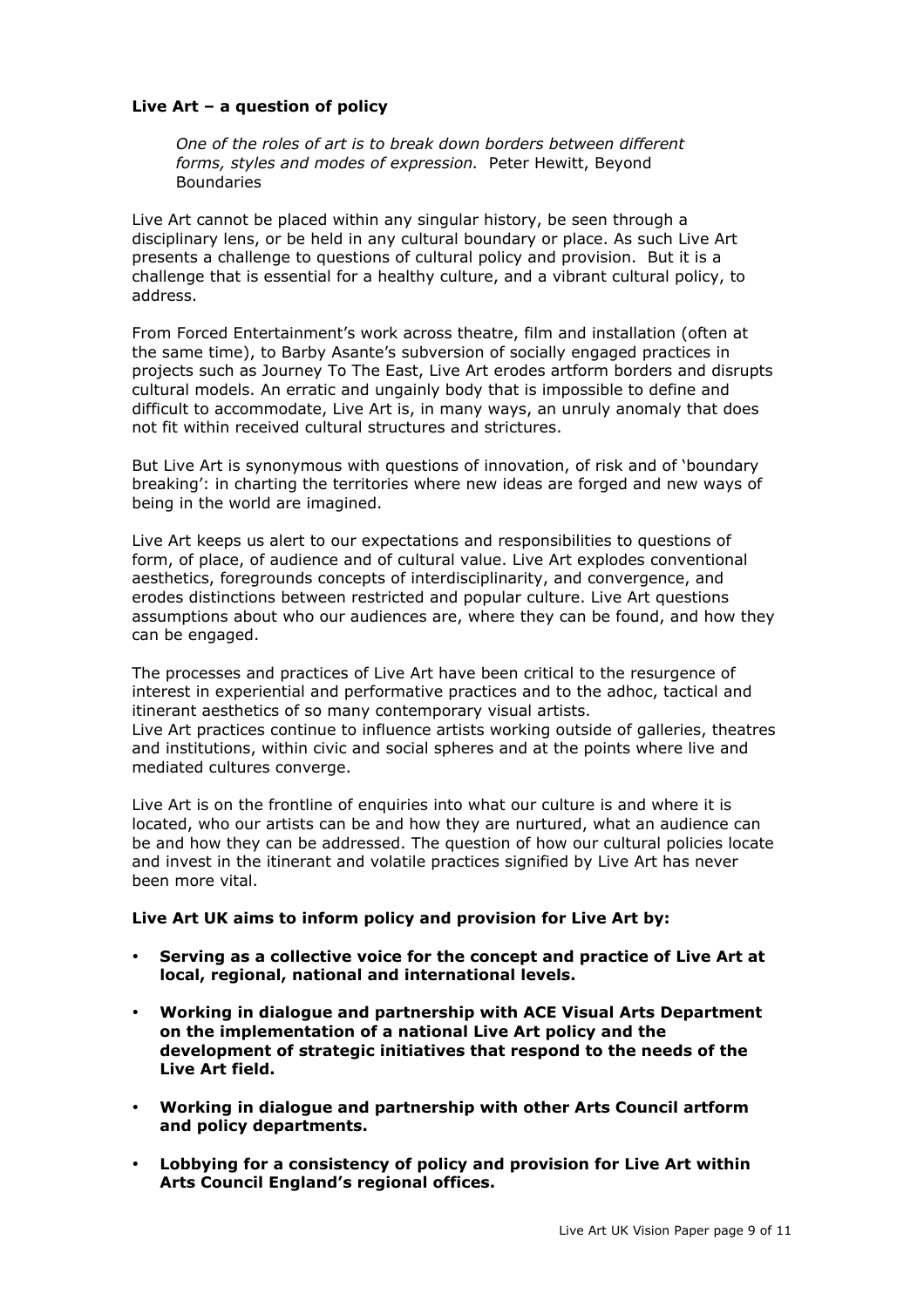**Developing dialogues and partnerships with other UK and international networks for innovative, contemporary, performance based practices.**

**Increasing awareness of the concept and practice of Live Art within other agencies responsible for cultural policy and provision.**